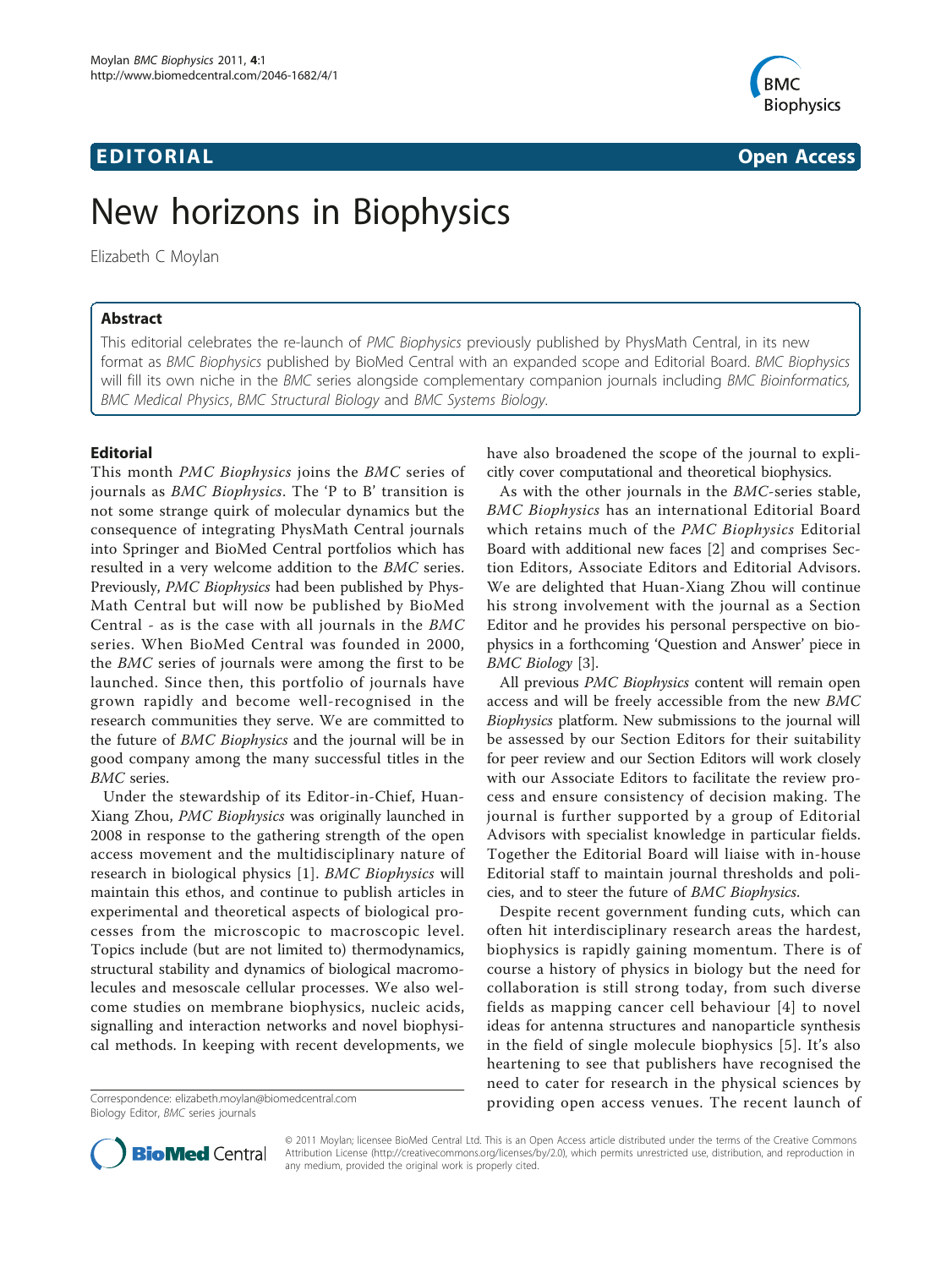SpringerOpen [\[6](#page-2-0)] provides a range of fully open access journals which gives authors in Physics, Chemistry, Mathematics, Computer Science, and Social Sciences the opportunity to publish open access articles. The announcement by the American Physical Society of their forthcoming journal Physical Review X [[7\]](#page-2-0) also shows commitment to the recent research growth in physics and its application to related fields.

We are of course preaching to the converted when highlighting the benefits of publishing open access to the physics community who have long accepted the advantages offered by self-archiving in arXiv.org [[8\]](#page-2-0). However, although arXiv.org provides a means of circulating manuscripts, it does not offer the benefits and visibility to the biological community that publishing a peer reviewed article with BMC Biophysics can provide. Articles published in BMC Biophysics will of course be open access and be freely and universally accessible online immediately upon acceptance, ensuring that research is disseminated to the widest possible audience. In order to cover the costs of publication, an article-processing charge (APC) is levied to authors or their institution on acceptance of the article. This flat fee is among the lowest charged across other publishers offering open access [[9](#page-2-0)]. Publishing in electronic format allows the full use of digital technologies and permits the inclusion of large data sets, links to other web pages, animations, slide shows, video clips and unlimited colour, all at no additional charge. If the institute of the author submitting a manuscript is a member of BioMed Central the cost of the APC is covered by the membership and no further charge is payable [[10\]](#page-2-0). We are able to grant waivers under special circumstances and a number of funding agencies allow their grants to be used for APCs [[11](#page-2-0)]. Finally, BMC Biophysics also welcomes initiatives that encourage standardized reporting and public deposition of datasets [\[12,13](#page-2-0)].

Research published open access has the potential to reach a much wider range of readers than any subscription-based journal, either in print or online [\[14\]](#page-2-0). And of course if readers can freely access articles this leads to more downloads and more citations, leading to a higher Impact Factor [[15,16\]](#page-2-0). As re-emphasised recently by Alma Swan [[17\]](#page-2-0) when discussing a study by Steven Harnad and Tim Brody [[18](#page-2-0)] in which they compared the citation counts of individual open access and non-open access articles appearing in the same (non-open access) journals: there is a clear citation advantage to publishing open access. This open access citation effect is strongest in physics and least in biology (Figure 1). Although it's not obvious where 'biophysicists' sit in the spectrum, open access publishing is clearly the best way for authors to maximise the impact of their work.

We are delighted to be relaunching BMC Biophysics with an inaugural thematic series on 'Biological diffusion and Brownian dynamics' guest edited by Rebecca Wade,